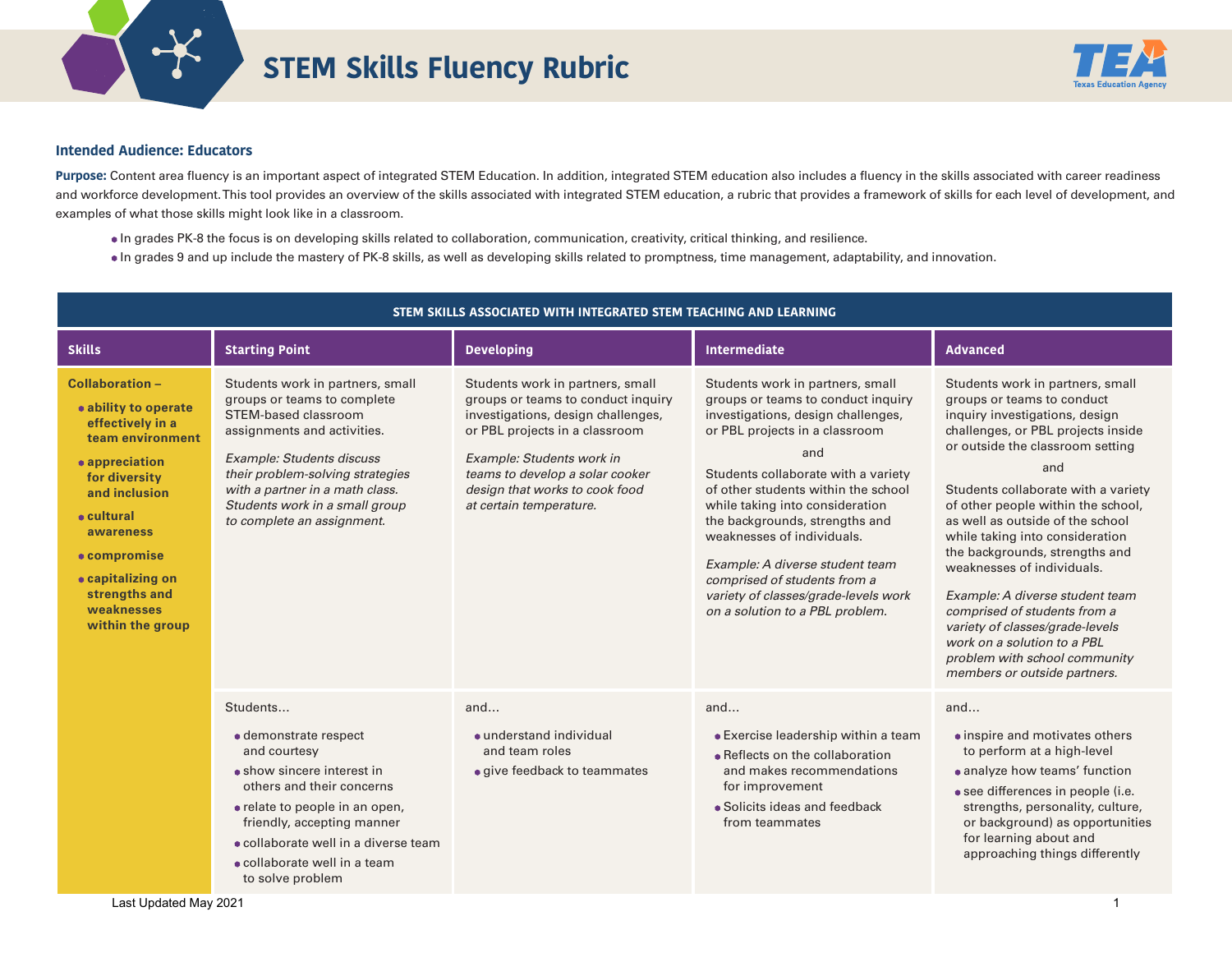| STEM SKILLS ASSOCIATED WITH INTEGRATED STEM TEACHING AND LEARNING                                                                                                                                                                                                                                                |                                                                                                                                                                                                                                                                                             |                                                                                                                                                                                                                                                                                                                                                                                                                                                                                                   |                                                                                                                                                                                                                                                                                                                                                                                                                                                                                                                                                                                                                                                                                                                                                                                                                                                                                              |                                                                                                                                                                                                                                                                                                                                                                                      |  |
|------------------------------------------------------------------------------------------------------------------------------------------------------------------------------------------------------------------------------------------------------------------------------------------------------------------|---------------------------------------------------------------------------------------------------------------------------------------------------------------------------------------------------------------------------------------------------------------------------------------------|---------------------------------------------------------------------------------------------------------------------------------------------------------------------------------------------------------------------------------------------------------------------------------------------------------------------------------------------------------------------------------------------------------------------------------------------------------------------------------------------------|----------------------------------------------------------------------------------------------------------------------------------------------------------------------------------------------------------------------------------------------------------------------------------------------------------------------------------------------------------------------------------------------------------------------------------------------------------------------------------------------------------------------------------------------------------------------------------------------------------------------------------------------------------------------------------------------------------------------------------------------------------------------------------------------------------------------------------------------------------------------------------------------|--------------------------------------------------------------------------------------------------------------------------------------------------------------------------------------------------------------------------------------------------------------------------------------------------------------------------------------------------------------------------------------|--|
| <b>Skills</b>                                                                                                                                                                                                                                                                                                    | <b>Starting Point</b>                                                                                                                                                                                                                                                                       | <b>Developing</b>                                                                                                                                                                                                                                                                                                                                                                                                                                                                                 | Intermediate                                                                                                                                                                                                                                                                                                                                                                                                                                                                                                                                                                                                                                                                                                                                                                                                                                                                                 | <b>Advanced</b>                                                                                                                                                                                                                                                                                                                                                                      |  |
| Communication -<br>• use a variety of<br>representations<br>(e.g. verbal,<br>written, auditory,<br>pictorial/video,<br>graphic, numeric,<br>mathematical,<br>physical models,<br>$etc.$ )<br>• use a variety of<br>communication<br>tools<br>• active listening<br>• body language<br>• etiquette/<br>netiquette | Students use traditional<br>tools, methods and types of<br>representation to engage in<br>one-way communication with<br>the teacher and/or classmates.<br>Example: Students verbally<br>discuss, write, or present their<br>answers to questions posed by<br>the teacher or other students. | Students sometimes use a variety<br>of tools, methods, and types of<br>representation to engage in both<br>one- and two-way communication<br>with the teacher and classmates<br>and<br>Students are somewhat<br>active listeners while others<br>are communicating<br>Example: Students engage<br>in whole-class or partner<br>discussion and actively listen<br>when others are communicating<br>verbally. Appropriate methods<br>of representation are chosen by<br>students for communication. | Students often use a variety of<br>tools, methods, and types of<br>representation to engage in both<br>one- and two-way communication<br>with the teacher and classmates<br>and<br>Students are active listeners while<br>others are communicating<br>and<br>Students use appropriate body<br>language and etiquette most of<br>the time when communicating<br>directly with others in person as<br>well as when using technology.<br>Example: Students engage in<br>discussion and active listening while<br>utilizing collaborative documents<br>to notate ideas while brainstorming<br>for a design challenge. Students<br>record video throughout the design<br>process. Students develop models<br>of a prototype. Students verbally<br>discuss or write justifications for<br>design decisions. Students present<br>solutions to peers and in return<br>receive constructive feedback. | Students consistently exemplify<br>all components included in<br>the intermediate stage<br>and<br>Communication is expanded to<br>authentic and larger audiences<br>Example: Students communicate<br>with the larger school community<br>and/or other external stakeholders.<br>Students might engage in a public<br>exhibition, contest, or pursue<br>publication of work/findings. |  |
| <b>Verbal</b><br><b>Communication</b>                                                                                                                                                                                                                                                                            | Students<br>• speak clearly and audibly with<br>proper enunciation<br>• express ideas clearly in groups<br>and one-to-one conversations<br>• use non-verbal cues<br>appropriately aligned to<br>message                                                                                     | and<br>• use appropriate and professional<br>language<br>• use technical terminology and<br>academic vocabulary accurately<br>$\bullet$ identify appropriate<br>communication style to achieve<br>goals                                                                                                                                                                                                                                                                                           | and<br>• communicate persuasively<br>• check for understanding and<br>rephrase                                                                                                                                                                                                                                                                                                                                                                                                                                                                                                                                                                                                                                                                                                                                                                                                               | and<br>• plan and present oral<br>presentations<br>• pace presentations appropriately<br>to convey message and ideas<br>• understand cultural implications<br>of communication                                                                                                                                                                                                       |  |
| <b>Active Listening</b><br>Last Updated May 2021                                                                                                                                                                                                                                                                 | Students<br>• exhibit culturally appropriate<br>body language<br>• respond to verbal and non-<br>verbal cues from others<br>• apply what was heard to the task                                                                                                                              | and<br>• take notes while listening                                                                                                                                                                                                                                                                                                                                                                                                                                                               | and<br>• restates or repeats what was<br>heard to confirm information<br>• responds and asks clarifying<br>questions                                                                                                                                                                                                                                                                                                                                                                                                                                                                                                                                                                                                                                                                                                                                                                         | and<br>• summarize key points discussed<br>2                                                                                                                                                                                                                                                                                                                                         |  |
|                                                                                                                                                                                                                                                                                                                  |                                                                                                                                                                                                                                                                                             |                                                                                                                                                                                                                                                                                                                                                                                                                                                                                                   |                                                                                                                                                                                                                                                                                                                                                                                                                                                                                                                                                                                                                                                                                                                                                                                                                                                                                              |                                                                                                                                                                                                                                                                                                                                                                                      |  |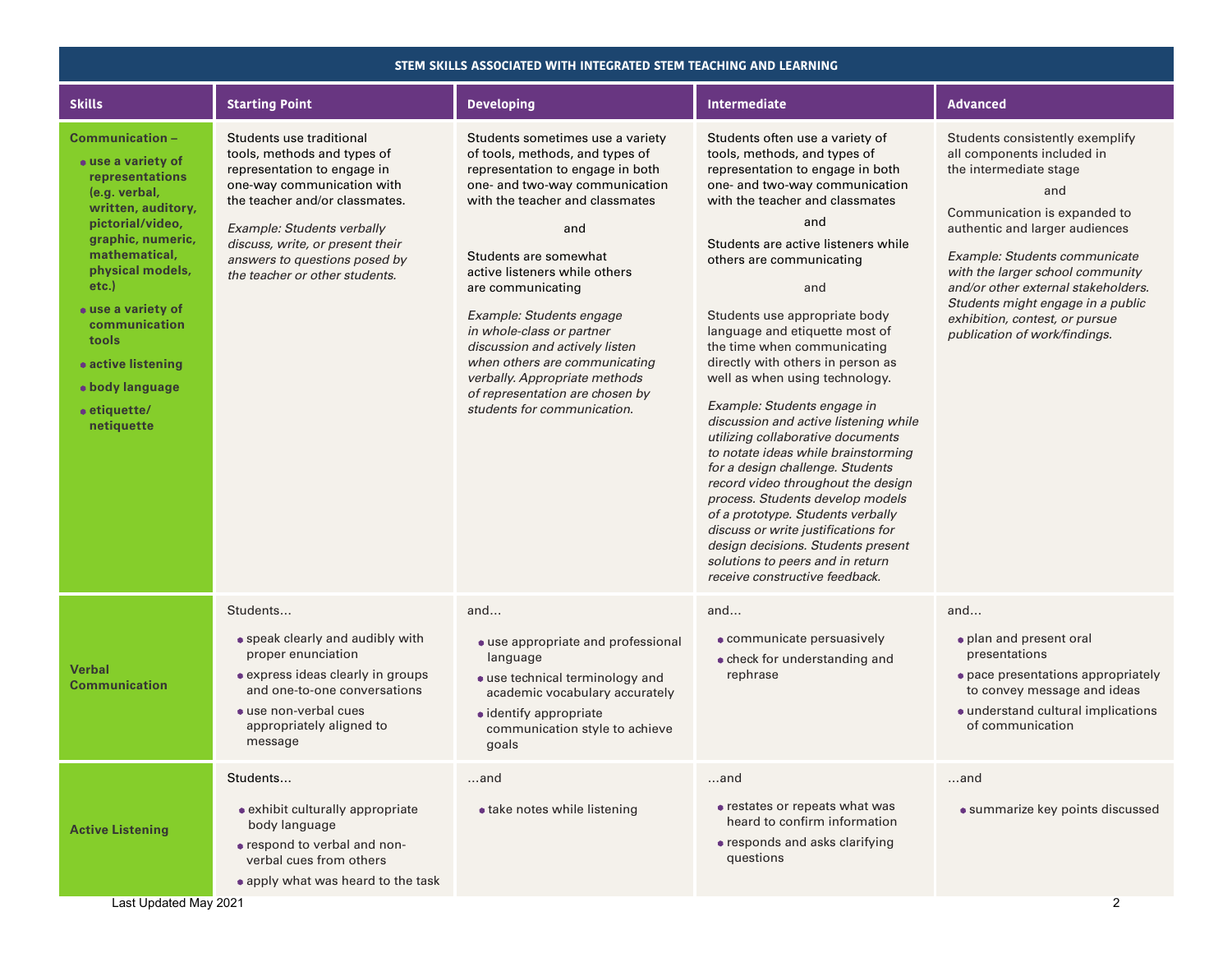| STEM SKILLS ASSOCIATED WITH INTEGRATED STEM TEACHING AND LEARNING                                                                           |                                                                                                                                                                                                                                                                       |                                                                                                                                                                                                                                                                                                          |                                                                                                                                                                                                                                                                                                                                                         |                                                                                                                                                                                                                                                                                      |
|---------------------------------------------------------------------------------------------------------------------------------------------|-----------------------------------------------------------------------------------------------------------------------------------------------------------------------------------------------------------------------------------------------------------------------|----------------------------------------------------------------------------------------------------------------------------------------------------------------------------------------------------------------------------------------------------------------------------------------------------------|---------------------------------------------------------------------------------------------------------------------------------------------------------------------------------------------------------------------------------------------------------------------------------------------------------------------------------------------------------|--------------------------------------------------------------------------------------------------------------------------------------------------------------------------------------------------------------------------------------------------------------------------------------|
| <b>Skills</b>                                                                                                                               | <b>Starting Point</b>                                                                                                                                                                                                                                                 | Intermediate<br><b>Developing</b>                                                                                                                                                                                                                                                                        |                                                                                                                                                                                                                                                                                                                                                         | <b>Advanced</b>                                                                                                                                                                                                                                                                      |
| <b>Comprehends</b><br><b>Written Material</b>                                                                                               | Students<br>• understand and follow written<br>directions<br>• read materials specific to work<br>or tasks                                                                                                                                                            | $$ and<br>• ask clarifying questions<br>regarding written materials or<br>resources                                                                                                                                                                                                                      | and<br>• summarize key points from<br>written materials or resources                                                                                                                                                                                                                                                                                    | and<br>· offer feedback and critique to<br>written materials or resources                                                                                                                                                                                                            |
| <b>Conveys Information</b><br>in Writing                                                                                                    | Students<br>• write clearly and coherently<br>using standard writing<br>conventions<br>• cite appropriately                                                                                                                                                           | and<br>· identify appropriate method,<br>medium, format, and style to<br>convey information                                                                                                                                                                                                              | and<br>· convey written information in a<br>variety of formats<br>• review and edit written work<br>constructively                                                                                                                                                                                                                                      | and<br>• write using academic and/or<br>professional terminology<br>• convey information effectively<br>and accurately through formal<br>and informal documents or<br>written presentation materials                                                                                 |
| <b>Critical Thinking -</b><br>· Problem-solving<br>strategies and<br>processes<br>• Analytical<br>thinking                                  | Students engage in discipline-<br>specific problem-solving processes.<br>Example: Students identify a<br>problem based on a scenario<br>provided by the teacher. Students<br>utilize a discipline-specific<br>problem-solving strategy to<br>solve provided problems. | Students engage in more complex<br>problem-solving processes<br>including inquiry and the<br>engineering design process.<br>Example: Students use the<br>engineering design process to<br>develop solutions to real-world<br>problems provided by the teacher or<br>problems identified by the students. | Students continue to engage in<br>more complex problem-solving<br>processes including inquiry and<br>the engineering design process.<br>Example: Students use the<br>engineering design process to<br>develop solutions to real-world<br>problems identified by the students.<br>Students use a variety of innovative<br>strategies to solve a problem. | Students engage in complex<br>interdisciplinary problem-solving<br>processes, inquiry investigations,<br>and/or design challenges.<br>Example: Students use high-level<br>critical thinking skills to design and<br>defend a solution to a real-world<br>problem in their community. |
|                                                                                                                                             | Students<br>· identify the problem or core<br>issue<br>· utilize a process to solve<br>problems                                                                                                                                                                       | and<br>• negotiate pros and cons of ideas,<br>approaches, and solutions<br>· develop a plan to address<br>problems<br>· learn from mistakes from past<br>issues or problems                                                                                                                              | and<br>• debate an issue and converge to<br>an understanding by questioning<br>and assessing problems<br>· display analytical and strategic<br>thinking<br>· develop and apply multiple<br>strategies to solve a problem                                                                                                                                | and<br>• develop and defend solutions to<br>problems based one evidence<br>• evaluate potential solutions for<br>best possible outcomes<br>• consider a broad range of<br>internal and external factors<br>when solving problems and<br>making decisions                             |
| <b>Creativity and</b><br>$In novation -$<br>• Creative thinking<br>• Design processes<br>• Innovative<br>solutions<br>Last Updated May 2021 | When engaging in STEM lessons,<br>activities or projects, students<br>• propose familiar approaches to<br>address challenges or complete<br>tasks<br>• offer ideas that are outside of the<br>norm                                                                    | and<br>generate alternative solutions<br>and ideas to address challenges<br>and complete tasks                                                                                                                                                                                                           | and<br>create and share innovative<br>solutions to address challenges<br>and ideas to complete tasks                                                                                                                                                                                                                                                    | and<br>• contribute to a culture of<br>innovation<br>• are willing to take risks<br>understand design in products<br>and processes in a variety of<br>contexts.<br>3                                                                                                                 |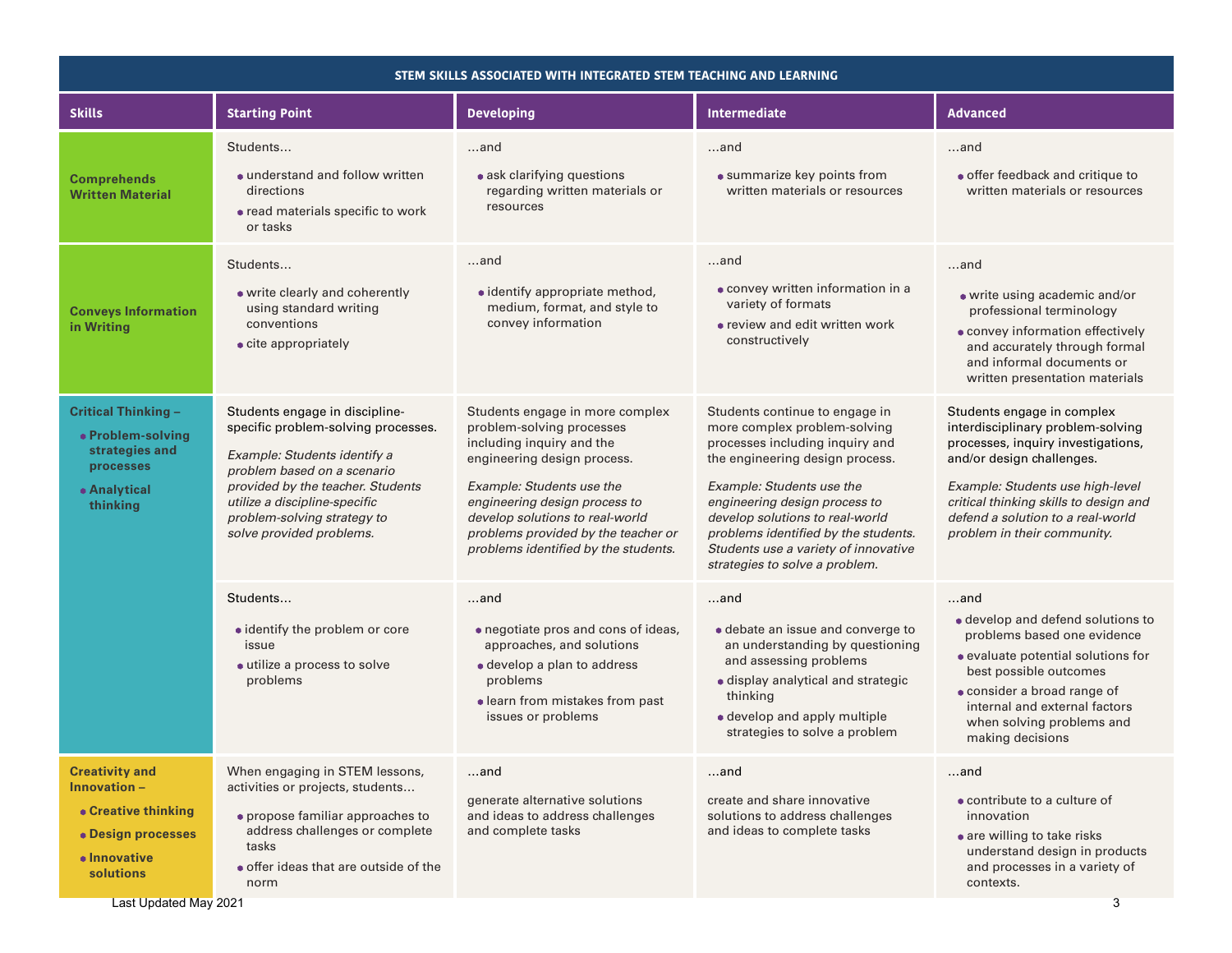| STEM SKILLS ASSOCIATED WITH INTEGRATED STEM TEACHING AND LEARNING                                                                                                                                            |                                                                                                                                                                                                                                                                                                                                                                                                                                                                  |                                                                                                                                                                                                                             |                                                                                                                                                                                                       |                                                                                                                                                                                                                                                                                                                                               |
|--------------------------------------------------------------------------------------------------------------------------------------------------------------------------------------------------------------|------------------------------------------------------------------------------------------------------------------------------------------------------------------------------------------------------------------------------------------------------------------------------------------------------------------------------------------------------------------------------------------------------------------------------------------------------------------|-----------------------------------------------------------------------------------------------------------------------------------------------------------------------------------------------------------------------------|-------------------------------------------------------------------------------------------------------------------------------------------------------------------------------------------------------|-----------------------------------------------------------------------------------------------------------------------------------------------------------------------------------------------------------------------------------------------------------------------------------------------------------------------------------------------|
| <b>Skills</b>                                                                                                                                                                                                | <b>Starting Point</b>                                                                                                                                                                                                                                                                                                                                                                                                                                            | <b>Developing</b><br><b>Intermediate</b>                                                                                                                                                                                    |                                                                                                                                                                                                       | <b>Advanced</b>                                                                                                                                                                                                                                                                                                                               |
| <b>Adaptability and</b><br><b>Resilience-</b><br>• proactive thinking<br>and action<br>• perseverance/grit<br>• mindfulness<br>• growth mind-set                                                             | When engaging in STEM lessons,<br>activities or projects, students<br>$\bullet$ ask for help<br>• proactively seek feedback,<br>quidance, and information                                                                                                                                                                                                                                                                                                        | and<br>$\bullet$ compromise<br>• persevere and show resilience<br>in the face of constraints,<br>frustrations, or adversity                                                                                                 | $$ and<br>• accept constructive criticism and<br>modify behavior<br>• embrace new methods or<br>approaches<br>• are reflective and introspective                                                      | $$ and<br>• actively seek learning<br>opportunities<br>• are comfortable adjusting to<br>multiple demands, shifting<br>priorities, ambiguity, and rapid<br>change                                                                                                                                                                             |
| <b>Promptness and</b><br><b>Time/Resource</b><br>Management-<br>• Timeliness<br>• Resource<br>prioritization and<br>utilization<br><b>• Utilization of</b><br>the individual<br>strengths of team<br>members | When engaging in STEM lessons,<br>activities or projects, students<br>$\bullet$ arrive on time<br>• complete assigned tasks with<br>some supervision on time and<br>high-quality<br>• communicate any potential<br>delays to supervisor/teacher<br>• identify resources available and<br>needed to complete project or<br>tasks<br>• complete tasks in the allotted<br>time and manage own time<br>appropriately<br>• adhere to budget or resources<br>allocated | $$ and<br>· plan out tasks<br>• utilize resources and materials<br>effectively<br>• understand roles of others and<br>the value of their time<br>• take inventory of materials<br>· understands project or task<br>timeline | $$ and<br>• create a plan to complete work<br>on time<br>• identify and understand<br>strengths and opportunities for<br>growth of team members<br>· assign team roles or tasks based<br>on strengths | and<br>• complete high-quality<br>independent work on time<br>without direct supervision<br>· understand how resources affect<br>design choices and timelines<br>$\bullet$ maximize resources to save<br>money and/or time<br>• prioritize use of resources<br>based on the problem, issue, or<br>challenge, as well as contextual<br>factors |